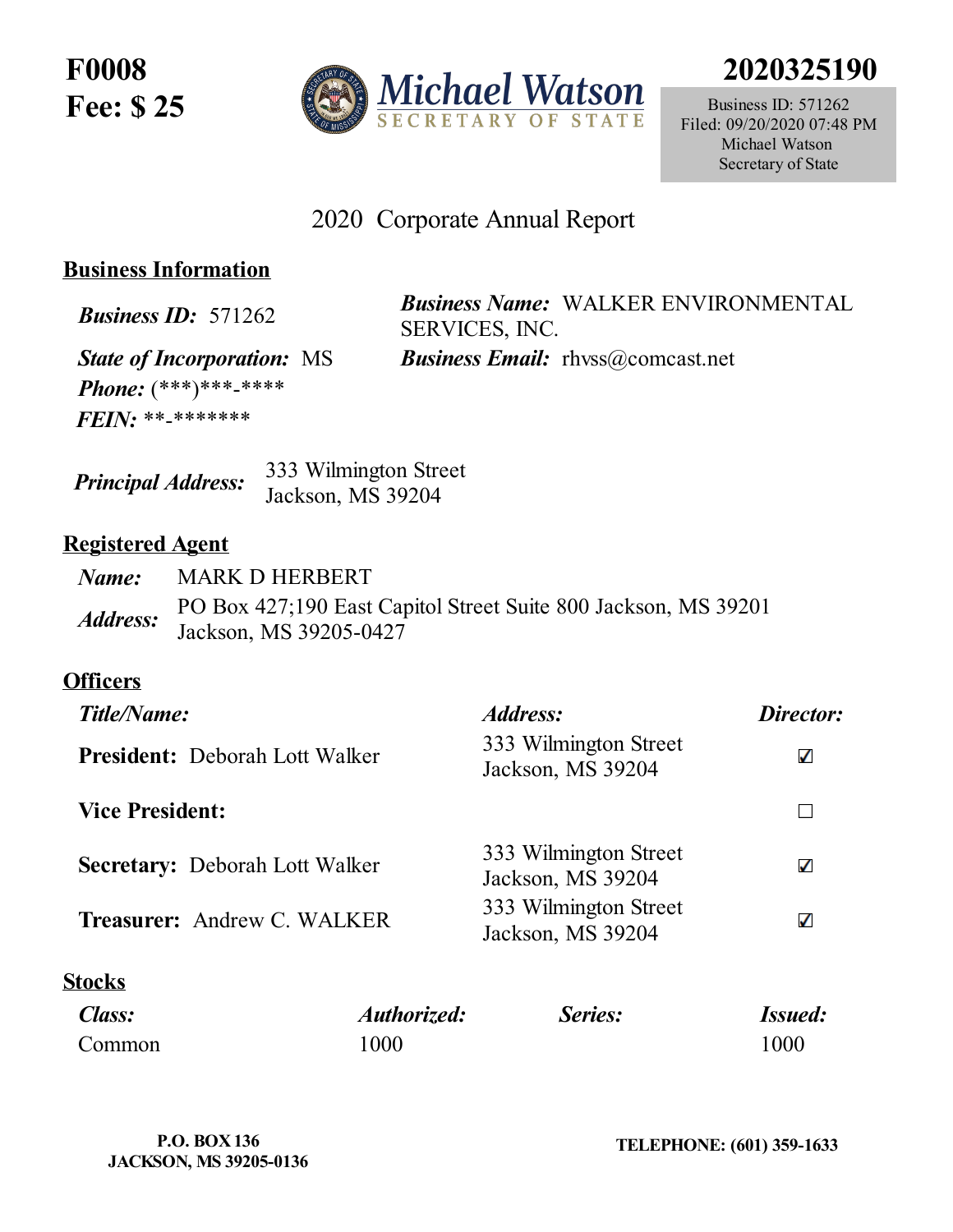### **NAICS Code/Nature of Business**

562910 - Remediation Services

562910 - Remediation Services

562998 - All Other Miscellaneous Waste Management Services

### **Signature**

By entering my name in the space provided, I certify that I am authorized to file this document on behalf of this entity, have examined the document and, to the best of my knowledge and belief, it is true, correct and complete as of this day *09/20/2020*.

Andrew C WALKER *Secretary*

# *Name: Address:*

333 Wilmington Street Jackson, MS 39205-0427